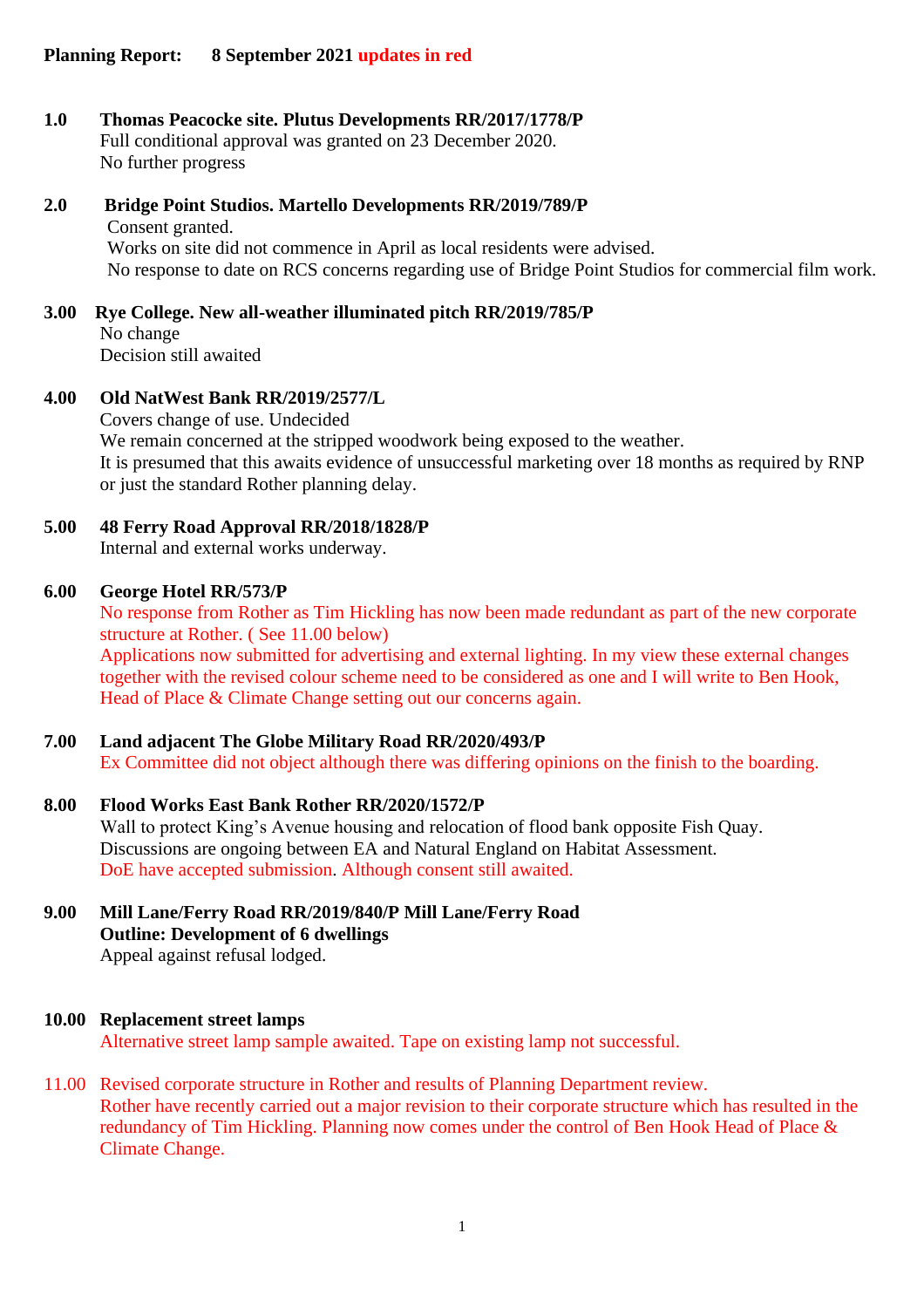|                                                                                                                    |                                              |                                                                 | <b>Chief Executive</b>                                                                                                                   |                                             |                                        |                               |                                                                    |                            |                                               |  |
|--------------------------------------------------------------------------------------------------------------------|----------------------------------------------|-----------------------------------------------------------------|------------------------------------------------------------------------------------------------------------------------------------------|---------------------------------------------|----------------------------------------|-------------------------------|--------------------------------------------------------------------|----------------------------|-----------------------------------------------|--|
| <b>Ben Hook</b><br>Formerly Head of Service, Acquisitions, Transformation, and Regeneration                        |                                              |                                                                 |                                                                                                                                          |                                             | To be confirmed                        |                               |                                                                    |                            |                                               |  |
| <b>Director of Place and Climate Emergency</b>                                                                     |                                              |                                                                 | <b>Chief Executive's</b><br>Office                                                                                                       | Deputy Chief Executive & Monitoring Officer |                                        |                               |                                                                    |                            |                                               |  |
| Planning<br>Planning<br><b>Relicy</b><br>DM/Building<br>Control<br>cend.<br><b>Strategy</b><br>contract<br>ᅭ<br>82 | Regen<br>and<br>Major<br>projects<br>estates | Neigh'hood/<br>Commercial<br>Services &<br>Climate<br>Emergency | Executive<br>Support, HR &<br>Policy, CFO and<br><b>Financial Services</b> ,<br>Democratic<br>Services &<br>Elections,<br>Communications | <b>Revenues</b><br>and<br><b>Benefits</b>   | Housing<br>and<br>Customer<br>Services | Legal<br>Services<br>Contract | Environmental<br>Services,<br>Licencing and<br>Community<br>Safety | ICT/<br>Transfor<br>mation | Internal<br>Audit &<br>risk<br>manage<br>ment |  |

cb210628 - Council Restructure

Whether there will be heads of the four departments under his control is not known.

Rother are employing the planning service of Capita to assist the Planning department in dealing with the backlog and verification of new applications.

The following are taken from the September cabinet minutes which also include a resume of actions taken to date Appendix D (Pages 57-68) arising from the Planning Department review.

### **Headline Recommendations**

- The review made the following headline recommendations that the Council  $\overline{4}$ should:
	- a) Consider the level of Transformation the organisation is prepared to invest
	- b) Create a project plan, identify roles and a timeline to deliver based on your priorities.
	- c) Categorise your approach across three key areas, people, processes and systems.
- 5. The three key areas are expanded into work themes at Appendix A together with an action plan.

#### **Planning Re-imagined**

in.

- Part of the work undertaken by iESE with officers and Members was to 6. examine the current Planning Service to develop a new vision and mission that encapsulated both Members' and officers' aspirations.
- 7. The collective vision for Planning re-imagined is described as: 'An innovative, inclusive and dynamic service working collaboratively to meet the social, economic and environmental aspirations of our District.'
- To underpin this vision the agreed planning mission is to shape the future 8. direction of the District by:
	- Preserving and protecting AONB and the historical aspects of the District.
	- Reducing carbon emissions and environmental impact.
	- Stimulating economic growth, inwards investment and housing  $\bullet$ development to attract and support residents and businesses.
	- Protecting, enhancing and upholding built and natural environmental standards for the District.